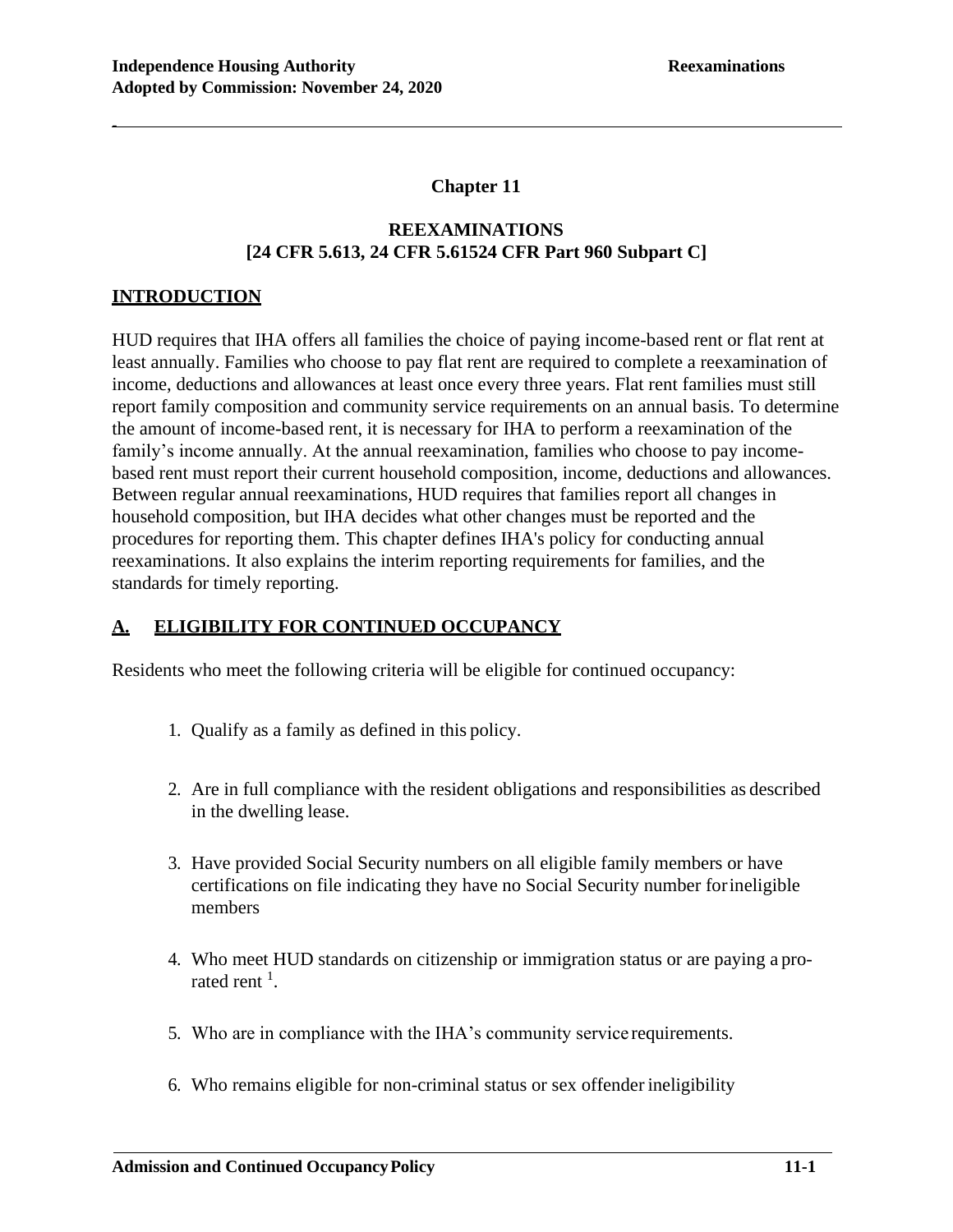## **Remaining Family Members and Prior Debt**

- 1. Remaining family members age 18 years or older will be held responsible for arrearages incurred by the former head or spouse. IHA will not hold remaining family members (other than the head or spouse) responsible for any portion of the arrearage incurred before the remaining member attained age 18.
- 2. Remaining family members under age 18 shall not be held responsible for the rent arrearages incurred by the former head of household.

# **B. ANNUAL REEXAMINATION**

- **1.** Regular reexaminations: IHA shall, at least once a year, re-examine the family composition, incomes, and community service requirements of all resident families, except for families that are paying flat rent and elect to pay flat rent. Flat rent families shall have their incomes reexamined every three years  $2$ . Flat rent families will have the family composition and community service requirements reexamined annually. **AllIHA annual recertifications are processed to be in compliance with a twelve-month effective period. 50058's need to be sent annually, even Flat Rent Reviews. Mark the full Annual Reexamination as Fully Completed and then the next two Annual Reexaminations will be considered Flat Rent Reviews and the annual income reported by tenant does not have to be verified.**
- 2. Special Reexaminations: When it is not possible to estimate family income accurately, a temporary determination will be made with respect to income and a special reexamination will be scheduled every 90 days until a reasonably accurate estimate of income can be made.
- 3. Special reexaminations shall be conducted when there is a change in the head of household that requires a remaining family member to take on the responsibilities of a leaseholder.
- 4. Special Reexamination Following Income Disallowance: When a family qualifies for an earned income disallowance, a special reexamination will occur at the end of the initial 12-month disallowance period and at the end of the phase-in period. Once HOTMA 2016 Final Rule is published in the Federal Register, then the EID requirements will be removed from both LIPH and Section 8 programs.
- 5. Zero/Extremely Low Income Families: Unless the family has income that is excluded from rent computation, families who report zero income or extremely low income will have the income re-verified through EIV every 90 days for income changes and are further required to complete a written no/low income checklist and worksheet/certification every 90 days and undergo an interim recertification every 90day, i.e., expenses for food, cleaning, grooming, and paper products, transportation, entertainment, clothing, smoking, communications, shelter, medical and miscellaneous s. (See Other Interim Reporting Issues below).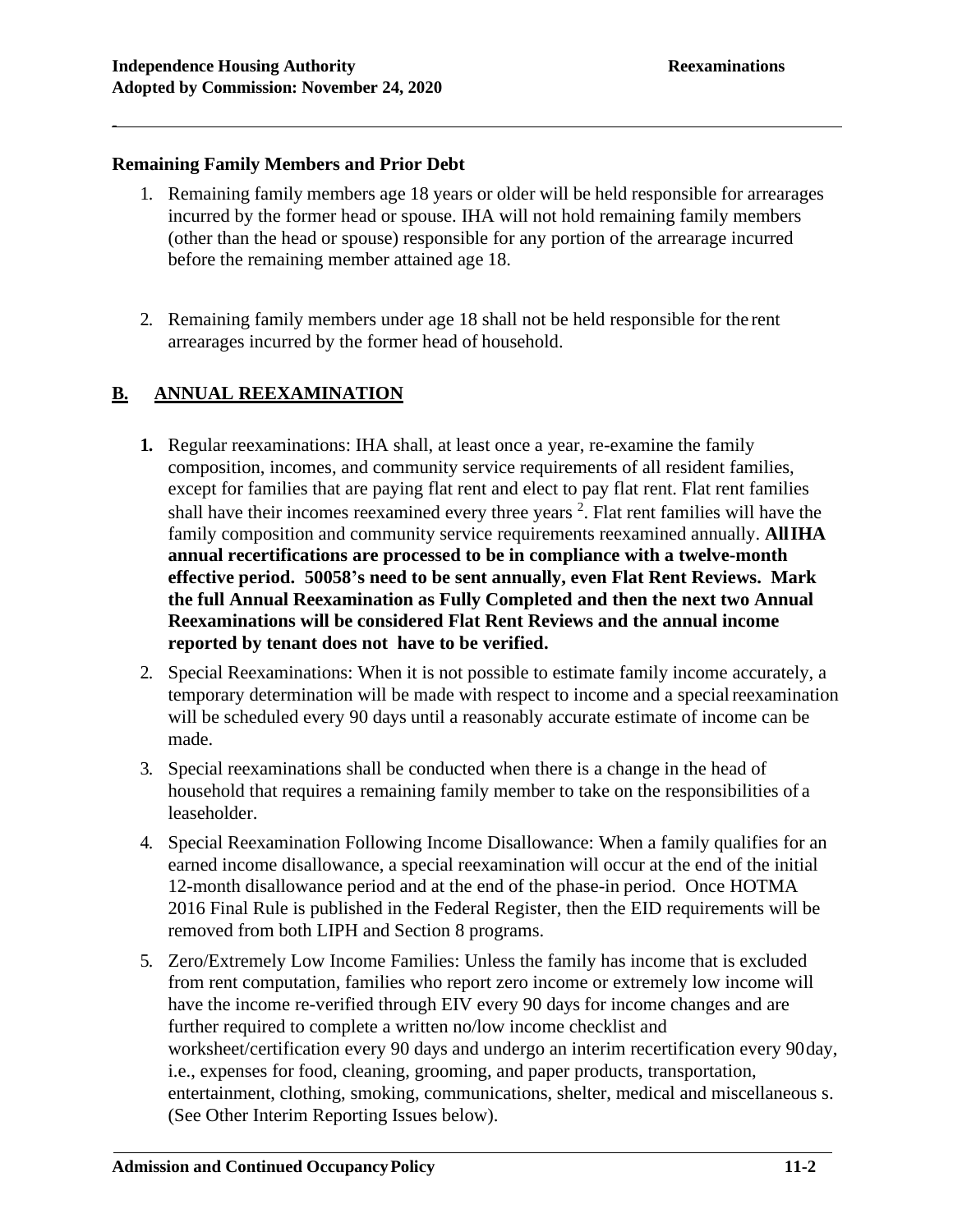6. Reexamination Procedures

-

- (a) At the time of reexamination, all adult members of the household will be required to sign an application for continued occupancy and other forms required byHUD.
- (b) Income, allowances, Social Security Numbers, and such other data as is deemed necessarywill be verified, and all documentation will be filed in the resident's folder.
- (c) An EIV report will be requested on each family at recertification to help detect unreported income, provide third-party verification, identify family membersnot reported on the lease, etc.  $3$ .
- (d) Verified information will be analyzed and a determination made with respect to:
	- (i) Eligibility of the resident as a family or as the remaining member of a family;
	- (ii) Unit size required for the family (using the Occupancy Guidelines);
	- (iii) Criminal Status of each member;
	- (iv) Rent the family should pay; and
	- (v) Community Service requirements.
- (e) IHA will anticipate, based on tenants' past and anticipated future employment, the income of tenants with a history of regular employment whose regularreexamination takes place when they are not employed (e.g., school bus drivers). Residents with a history of employment whose reexamination occurs when they are not employed will have income anticipated based on past and anticipated employment. Residents with seasonal or part-time employment of a cyclical nature will be asked for third party documentation of their employment including start and ending dates.
- (f) Income shall be computed in accordance with the definitions and procedures setforth in Federal regulations and this policy<sup>4</sup>.
- (g) Families failing to respond to the initial reexamination appointment will be issued a  $2<sup>nd</sup>$  appointment reminder the day after their appointment was missed. If the  $2<sup>nd</sup>$ reexamination appointment is missed, a 3rd appointment letter will be sent the day after the appointment is missed. Then if the  $3<sup>rd</sup>$  and final appointment is missed and there was no contact by the resident to reschedule, then IHA will send a 30-day termination of assistance to the family that failed to respond to the three (3) Annual Recertification Schedule letters. Each of the Reexamination Appointment letters need to have a week apart from each other so we are not holding up our process and getting behind on the Reexaminations required.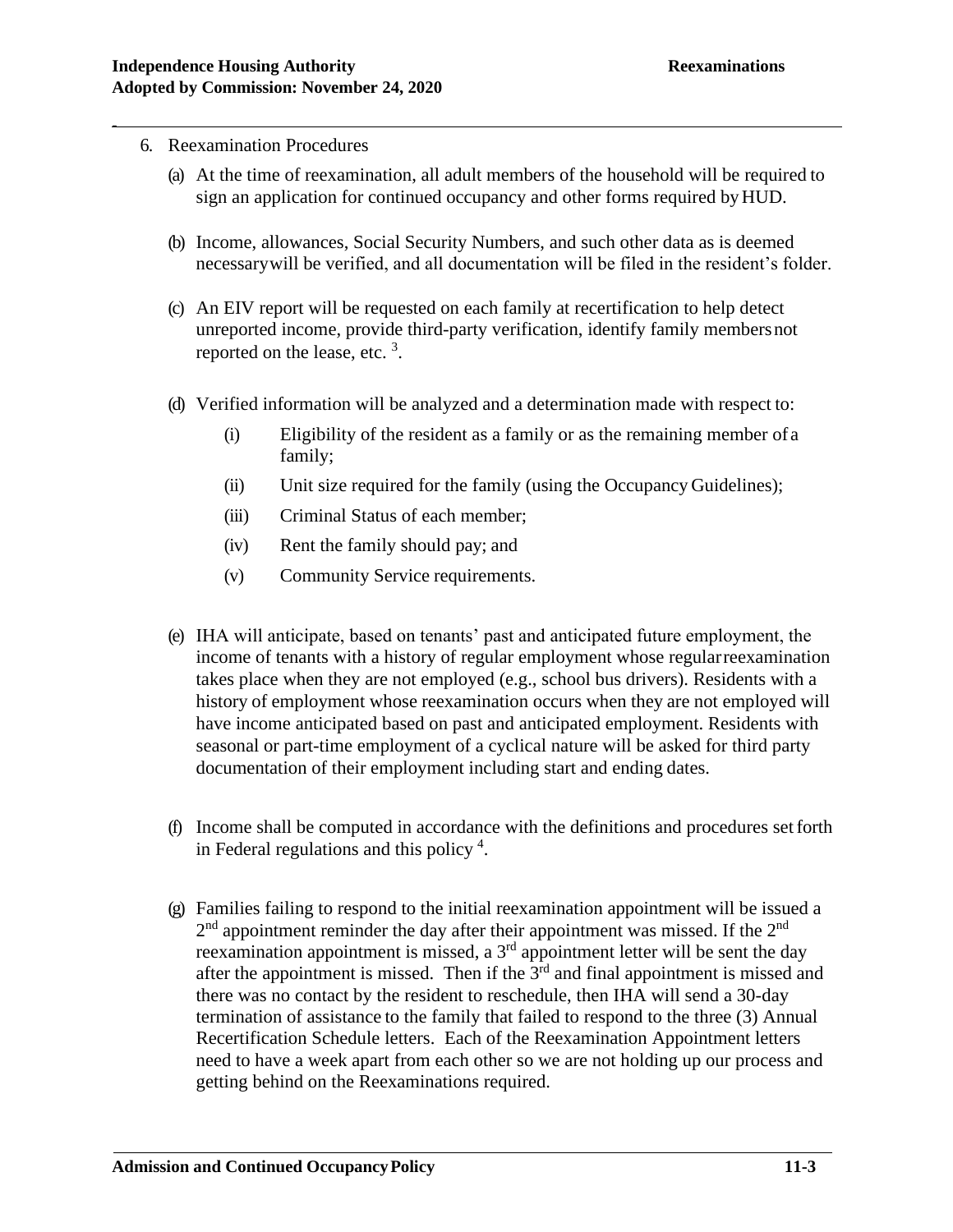- (h) *IHA will only conduct interim reexaminations for increases and decreases*. All income changes, whether they are an increase or decrease, are required to be reported within ten (10) business days of the increased or decreased income change.
- (i) IHA will process interim reexaminations when families have a temporary decrease in income that lasts 30 days or more. This includes (but not limited to) temporary layoffs, loss of clients for PRN employees, school bus driver, temporary employees and income from child support. Once this income returns, the participant would been to report the returned income within ten (10) business days.
- (j) IHA will process interim reexaminations when families have a permanent decrease in income at the family's request.
- (k) If there is a pattern where income decreases right before an annual reexamination and increases back right after the effective date of the annual reexamination, IHA will request a tax return and W-2's to determine actual annual income and adjust the rent appropriately.
- (l) IHA will perform interim reexaminations for additions or removal of household members and income changes that occur based upon the family composition change. A new lease would be required to be signed at that point.
- 7. Action Following Reexamination
	- (a) If there is any change in rent, the lease will be amended, a new lease will be executed, or a Notice of Rent Adjustment will be issued <sup>6</sup>.
	- (b) If any change in the unit size is required, the resident will be placed on a transfer list in accordance with the transfer criteria described within the policy andmoved to an appropriate unit when one becomes available  $<sup>7</sup>$ .</sup>
	- (c) A tenant who has a criminal record that violates IHA or federal provisions, or any provisions of this policy, above, will be served with a lease termination notice.

The terms annual recertification and annual reexamination are synonymous.

For families who move in on the first of the month, the annual recertifications will be completed within 12 months of the anniversary of the move-in date. (Example: If family moves in August 1, the annual recertification will be conducted to be effective on August 1, the following year.)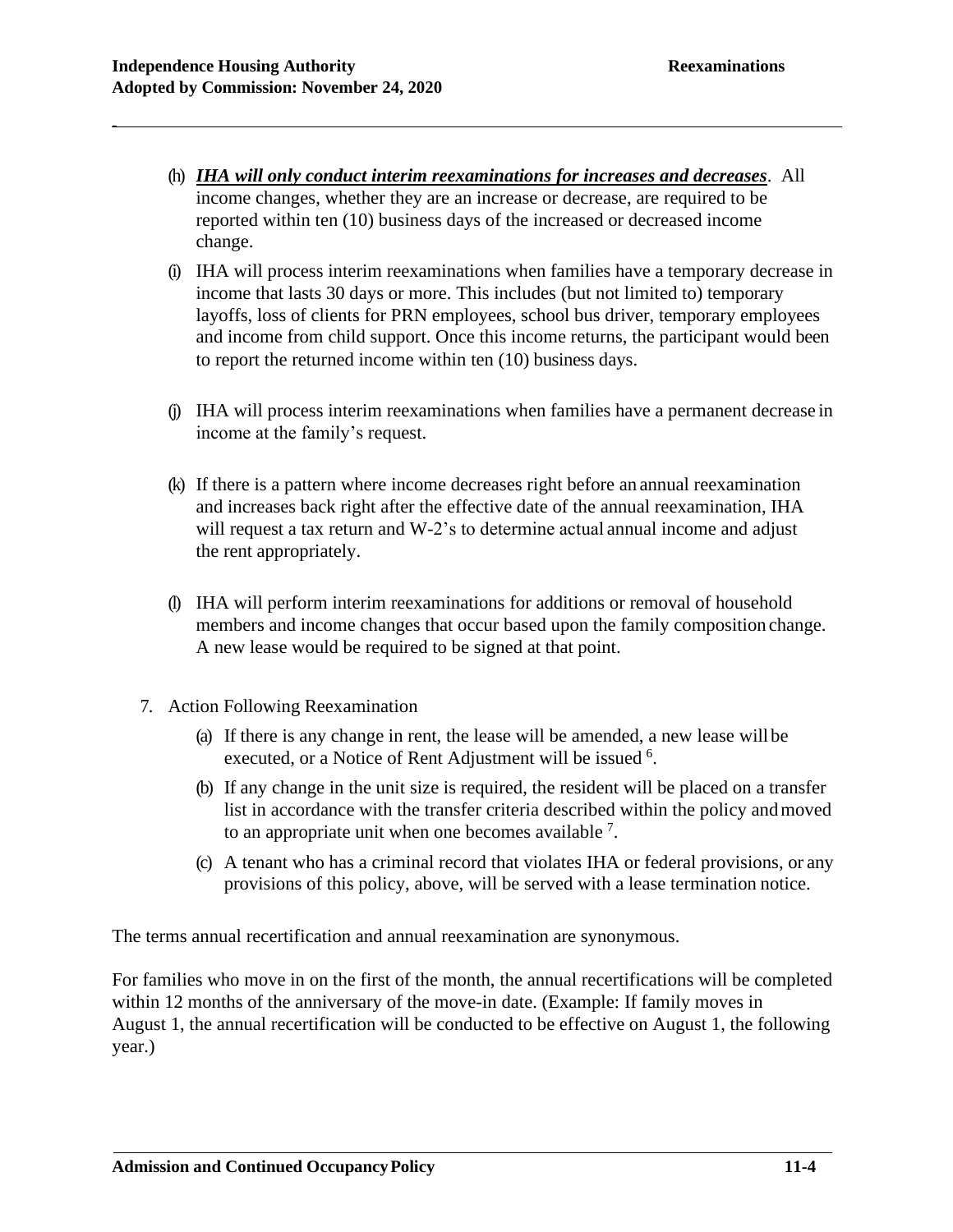For families who move in during the month, the annual recertifications will be completed no later than the first of the month in which the family moved in, the following year. (Example: If family moves in August 15, the effective date of the next annual recertification is August 1.)

When families move to another dwelling unit:

## **The annual recertification date will not change and remain the same as the prior unit.**

## **Reexamination Notice to the Family**

All families will be notified of their obligation to recertify by hand delivery of the notice. The notification shall be sent at least 120 days in advance of the anniversary date. If requested as an accommodation by a person with a disability, IHA will provide the notice in an accessible format. IHA will also mail the notice to a third party, if requested as reasonable accommodation for a person with disabilities. These accommodations will be granted upon verification that they met the need presented by the disability.

The notification shall explain family choice of income-based or flat rent.

During this reexamination period, the family will be given the option to choose flat rent or income-based rent. IHA will provide a form that states what the flat rent would be and what the family's income-based rent would be. The family will be required to make a choice and sign the form prior to the effective date of their reexamination. The form will be retained in the tenant's file.

If the family chooses flat rent, an annual recertification is still required to verify community service requirements and family composition. Recertification of income is only required every three years.

### **Methodology**

If the family chooses income-based rent, or if the family has paid the flat rent for three (3) years, IHA will use the following methodology for conducting annual recertifications:

Schedule a specific date and time of appointments in the written notification to the family. Include information on the required documents that the tenant will need to supply.

## **Persons with Disabilities**

If requested as an accommodation by a person with a disability, IHA will provide the notice in an accessible format. IHA will also mail the notice to a third party, if requested as reasonable accommodation for a person with disabilities. These accommodations will be granted upon verification that they met the need presented by the disability.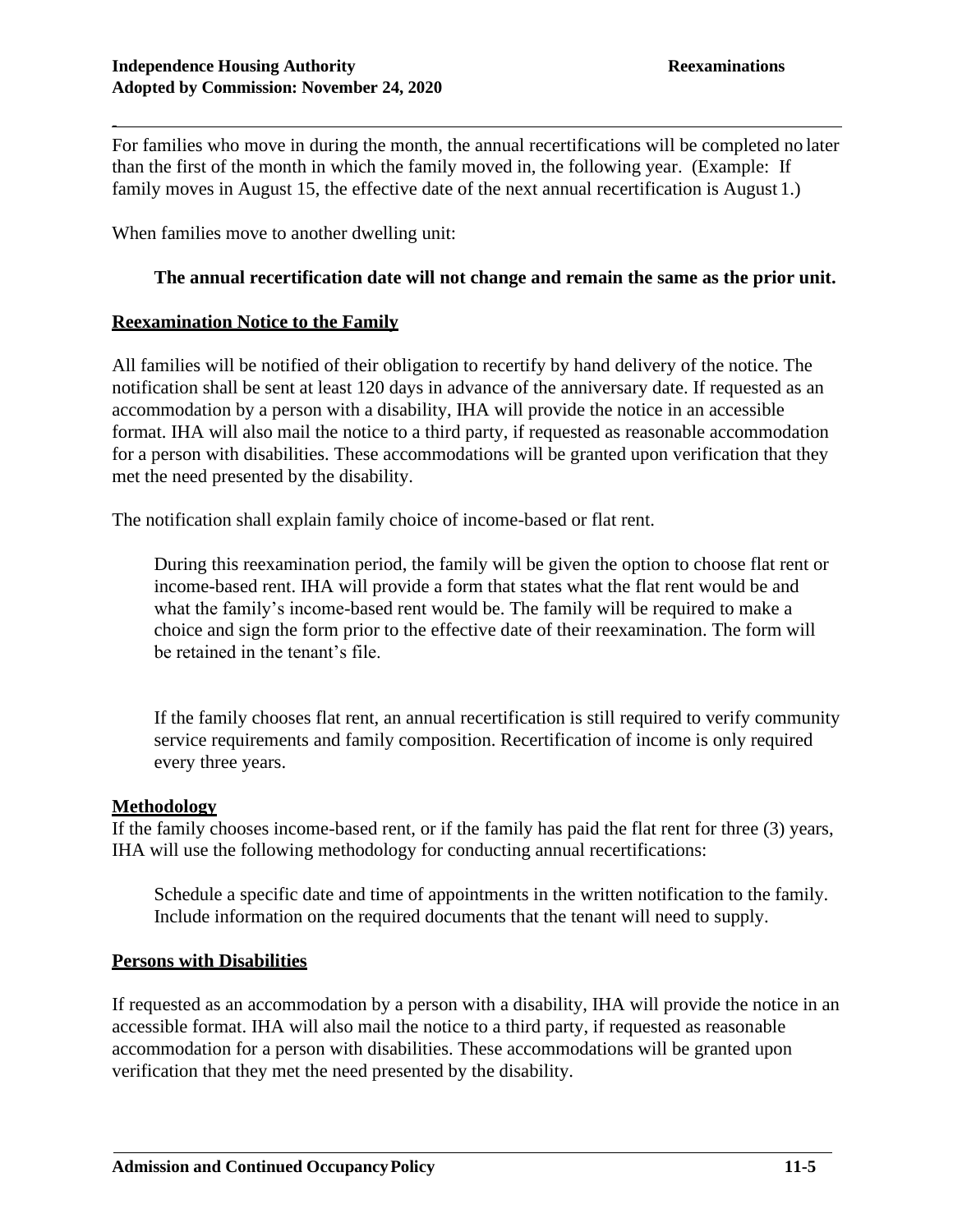Persons with disabilities, who are unable to come to the site office will be granted an accommodation of conducting the interview at the person's home, upon verification that the accommodation requested meets the need presented by the disability.

#### **Collection of Information**

-

The IHA representative will interview the family and enter the information provided by the family on the recertification form.

The family is required to complete a Personal Declaration form prior to all annual recertification interviews.

#### **Requirements to Attend**

The following family members will be required to attend the recertification interview and sign the application for continued occupancy:

- The head of household and spouse/co-head, and
- All adult household members, age 18 and older.

If the head of household is unable to attend the interview:

The spouse/co-head may recertify for the family, provided that the head of household comes in within 5 days to recertify.

#### **Failure to Respond to Notification to Recertify**

The written notification will explain which family members are required to attend the recertification interview. The family may call to request another appointment date up to five (5) business days prior to the interview.

If the family does not appear for the recertification interview, and has not rescheduled or made prior arrangements with IHA, IHA will reschedule a second appointment.

If the family fails to appear for the second appointment, and has not rescheduled or made prior arrangements, IHA will:

Terminate tenancy for the family.

Exceptions to these policies may be made by the Deputy Director and/or Executive Director if the family is able to document an emergency situation that prevented them from canceling or attending the appointment.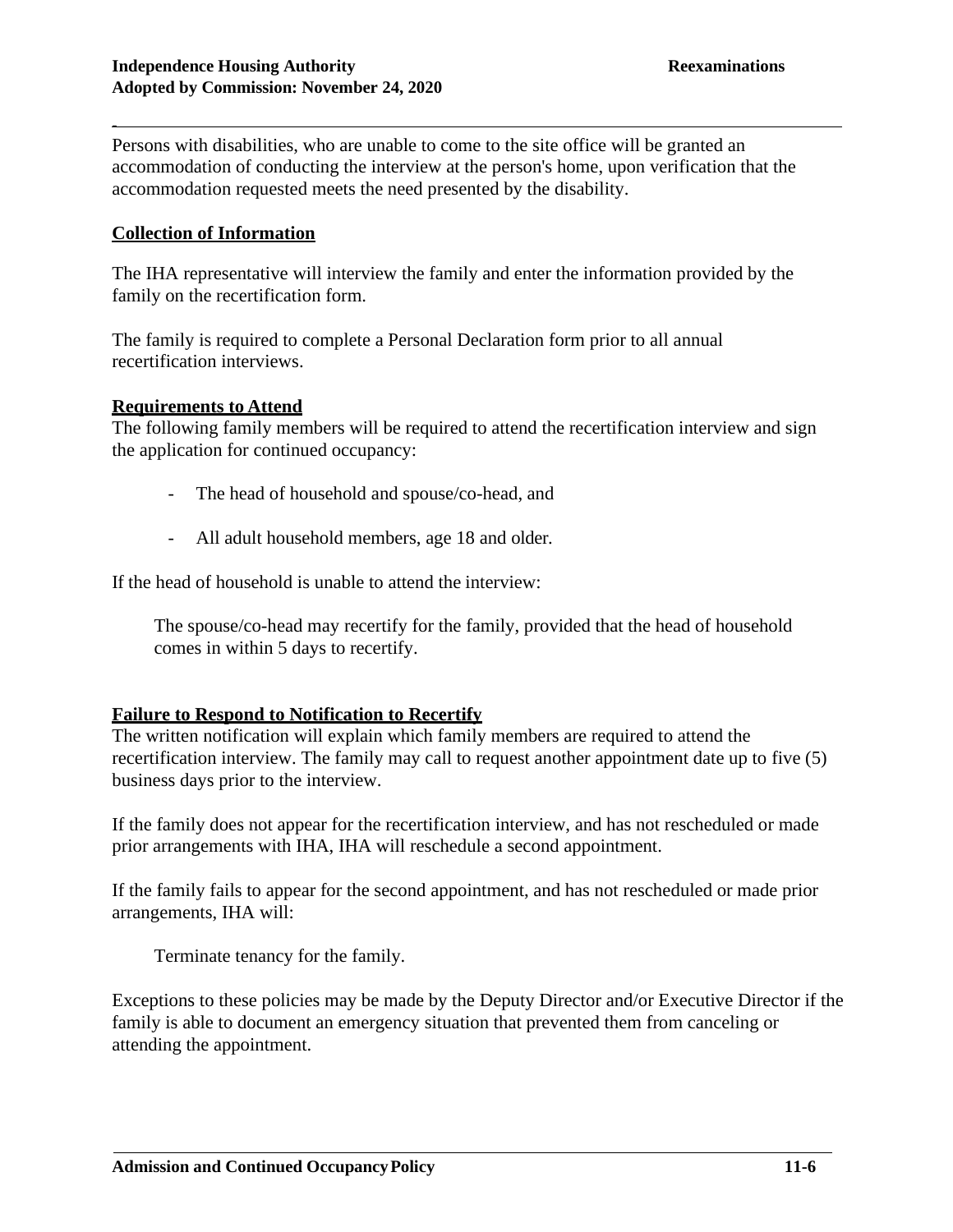## **Documents Required From the Family**

-

In the notification letter to the family, IHA will include instructions for the family to bring the following:

- o Documentation of income for all family members
- o Documentation of assets
- o Documentation to substantiate any deductions or allowances
- o Documentation of family composition
- o Personal Declaration Form completed by head of household
- o Documentation of community service requirements
- o Other required documents on new family members, such as SSN or citizenship requirements
- o Self-Certifications, as allowed
- o Other required documentation required by HUD and IHA

#### **Verification of Information**

All information that affects the family's continued eligibility for the program, and the family's Total Tenant Payment (TTP) will be verified in accordance with the verification procedures and guidelines described in this Policy. **The IHA will use the streamlining of income and assets as allowed by HUD (See Verification Chapter)**

When the information has been verified, it will be analyzed to determine:

- o the continued eligibility of the resident as a family or as the remaining member ofa family;
- o the unit size required by the family;
- o the amount of rent the family should pay.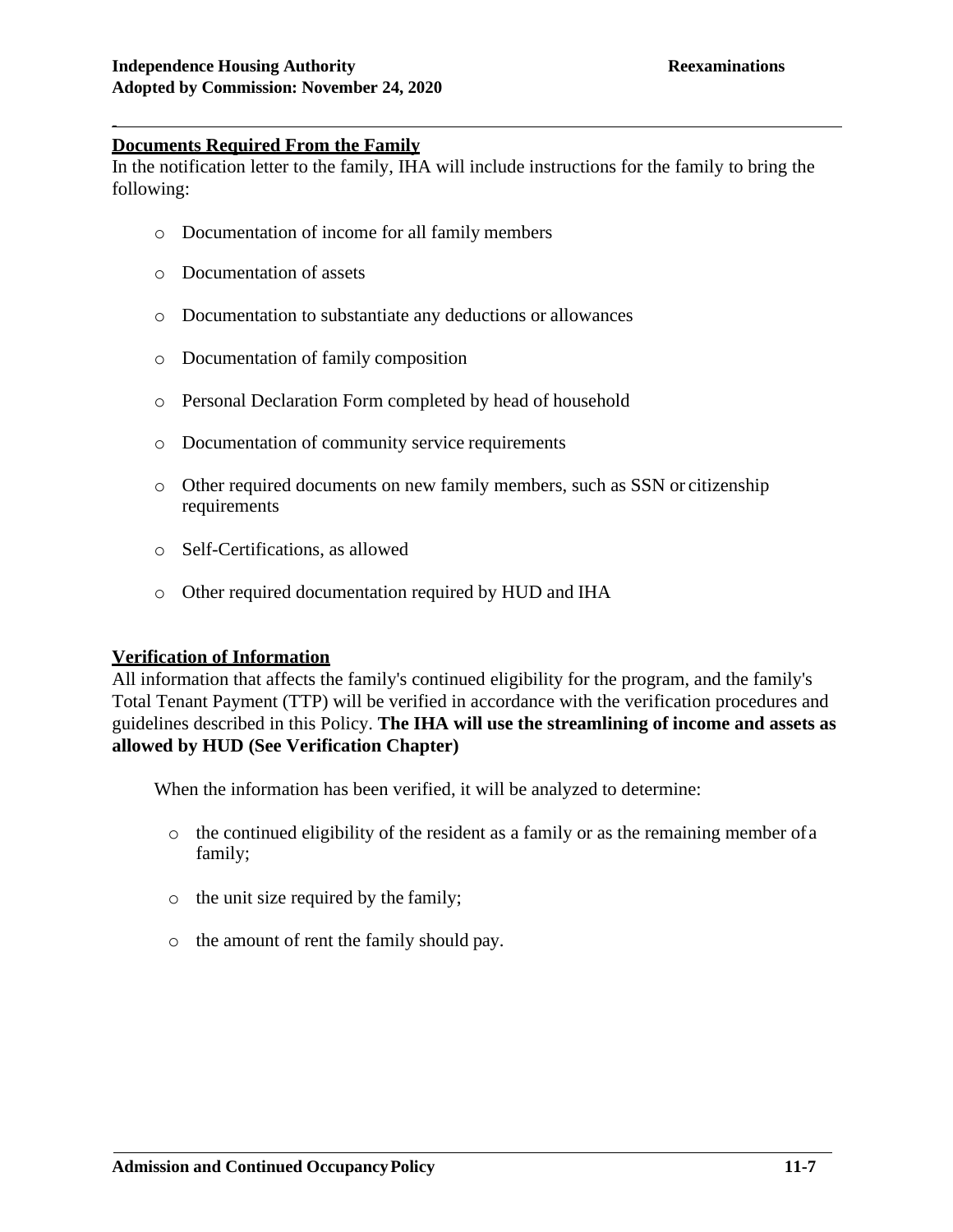## **EIV Documentation**

-

**A. Historical Adjustments-**For each historical adjustment (form HUD-50058 actiontype 14), the PHA is required to do the following:

- Review the EIV Income Report to confirm/validate family-reported income within 120 days of the PIC submission date; and
- Print and maintain a copy of the EIV Income Report in the tenant file; and
- Resolve any income discrepancy with the family within 60 days of the EIV Income Report date.

**B. Interim Adjustments-** For each interim reexamination (form HUD-50058 action type 3) of family income and composition, the PHA is required to have the following documentation in the tenant file:

- **EIV Income Report or ICN Page** when there is **no** household income discrepancy noted on the household's Income Discrepancy Report tabor Income Discrepancy Report. (PHAs have the discretion to print the EIV Income report, however, only the ICN page is required.)
- **EIV Income Report** when there **is** an income discrepancy noted on the household's Income Discrepancy Report tab or Income Discrepancy Report.

**C. Annual Recertification-** For each annual reexamination of family income and composition, the PHA is required to have the following documentation in the tenant file:

- **No Dispute of EIV Information:** EIV Income Report, current acceptable tenant-provided documentation, and *if necessary* (as determined by the PHA), traditional third-party verification form(s).
- **Disputed EIV Information:** EIV Income report, current acceptable tenant provided documentation, and/or traditional third-party verification form(s) for disputed information.
- **Tenant-reported income not verifiable through EIV system:** Current tenant-provided documents, and *if necessary* (as determined by the PHA), traditional thirdparty verification form(s).

# **Sex Offender Ineligibility**

IHA at the annual recertification/reexamination documents include a question asking whether the tenant or any member of the tenant's household is subject to a lifetime state sex offender registration program in any state. The IHA will verify this information using the Dru Sjodin National Sex Offender Database or other local source and document this information in the same method used at admission. The Dru Sjodin National Sex Offender Database is an online, searchable database, hosted by the Department of Justice, which combines the data from individual state sex offender registries. The website for the database is located at: [http://www.nsopw.gov.](http://www.nsopw.gov/) A record of this screening, including date performed, should be retained.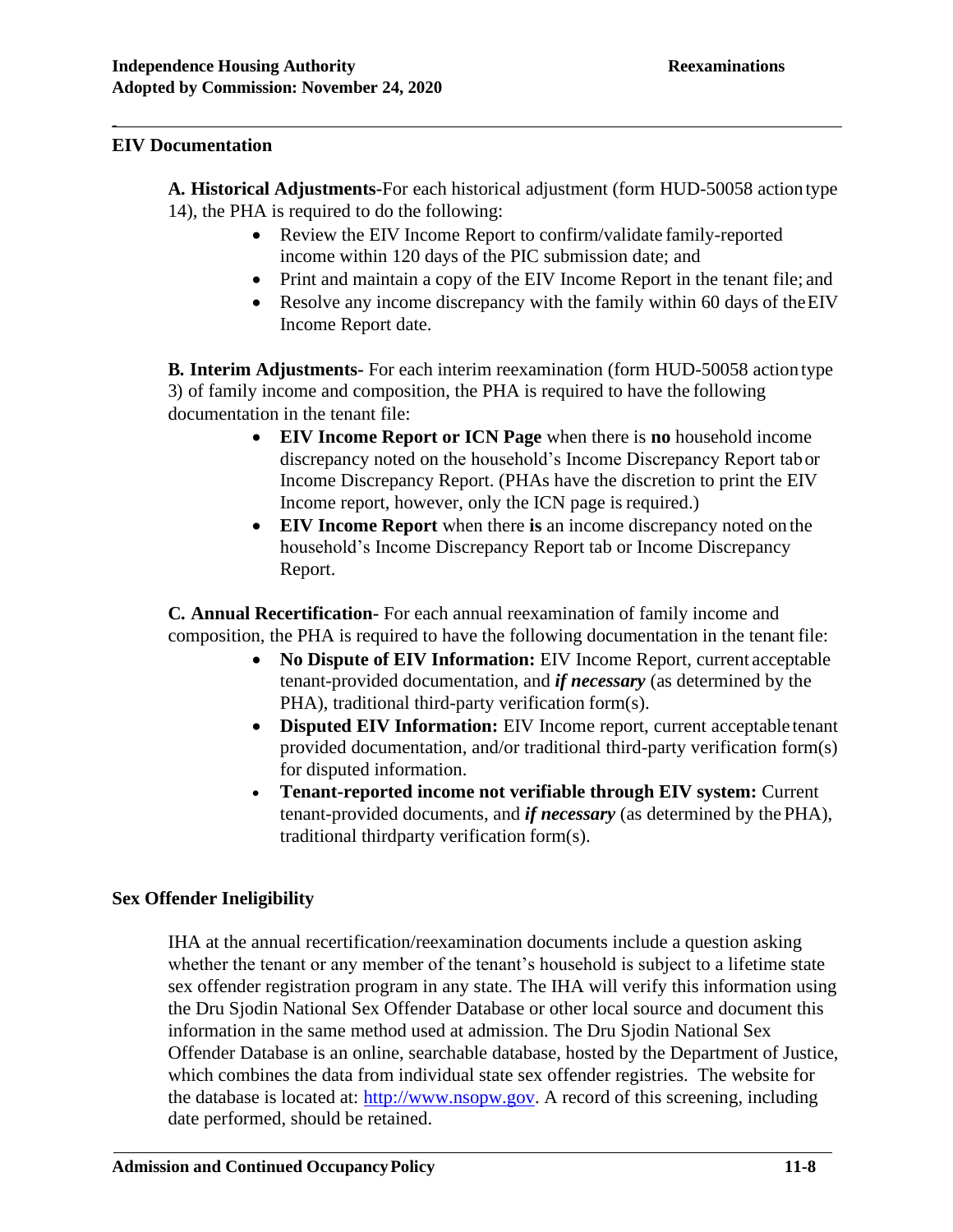For any family in occupancy, if the recertification/reexamination screening reveals that the tenant or a member of the tenant's household is subject to a lifetime sex offender registration requirement, or that the tenant has falsified information or otherwise failed to disclose his or her criminal history on their application and/or recertification/reexamination forms, the IHA shall pursue eviction or termination of tenancy to the extent allowed by their lease and state or local law.

IHA determines, in accordance with their screening standards, whether the applicant/tenant and the applicant's/tenant's household members meet the screening criteria. If the processes reveal an applicant's/tenant's household includes an individual subject to State lifetime sex offender registration, the IHA must offer the family the opportunity to remove the ineligible family member from the household. If the family is unwilling to remove that individual from the household, the IHA must deny admission to the family or terminate the lease.

Notwithstanding the above, if the tenant or a member of the tenant's household, regardless of when they were admitted, commits criminal activity while living in federally assisted housing, IHA will pursue eviction or termination of tenancy to the extent allowed by their lease and state or local law.

## **Changes In The Tenant Rent**

Residents will be notified in writing of any rent adjustment including the effective date of the adjustment.

1. Rent decreases go into effect on the required effective date and upon receipt ofall verification. For example, if the tenant reports a loss of income in the month of October and it is verified in the month of November, the effective date of the 50058 will be for December 1 but have a Retroactive Effective Date of November for when the decrease should have happened. This will provide a credit of the tenant's November balance.

2. Rent increases (except those due to misrepresentation) require 30-day notice and become effective the first of the second month unless the tenant holds up the verification process. For example, if the tenant reports obtaining a new job in October, the rent would normally go up the  $2<sup>nd</sup>$  month or December 1. If the tenant fails to bring in check stubs for their employment or a letter from the employer showing their start date, hourly rate and hours per week worked until November, the rent will still go into effect for December 1 because IHA attempted to obtain the necessary verification and the tenant stalled the process by not bringing in the required documentation to calculate the rent accordingly.

If there is any change in rent, including change in family's choice in rent, the lease will be amended, or a new lease will be executed, or a Notice of Rent Adjustment will be issued [24 CFR 966.4(c)].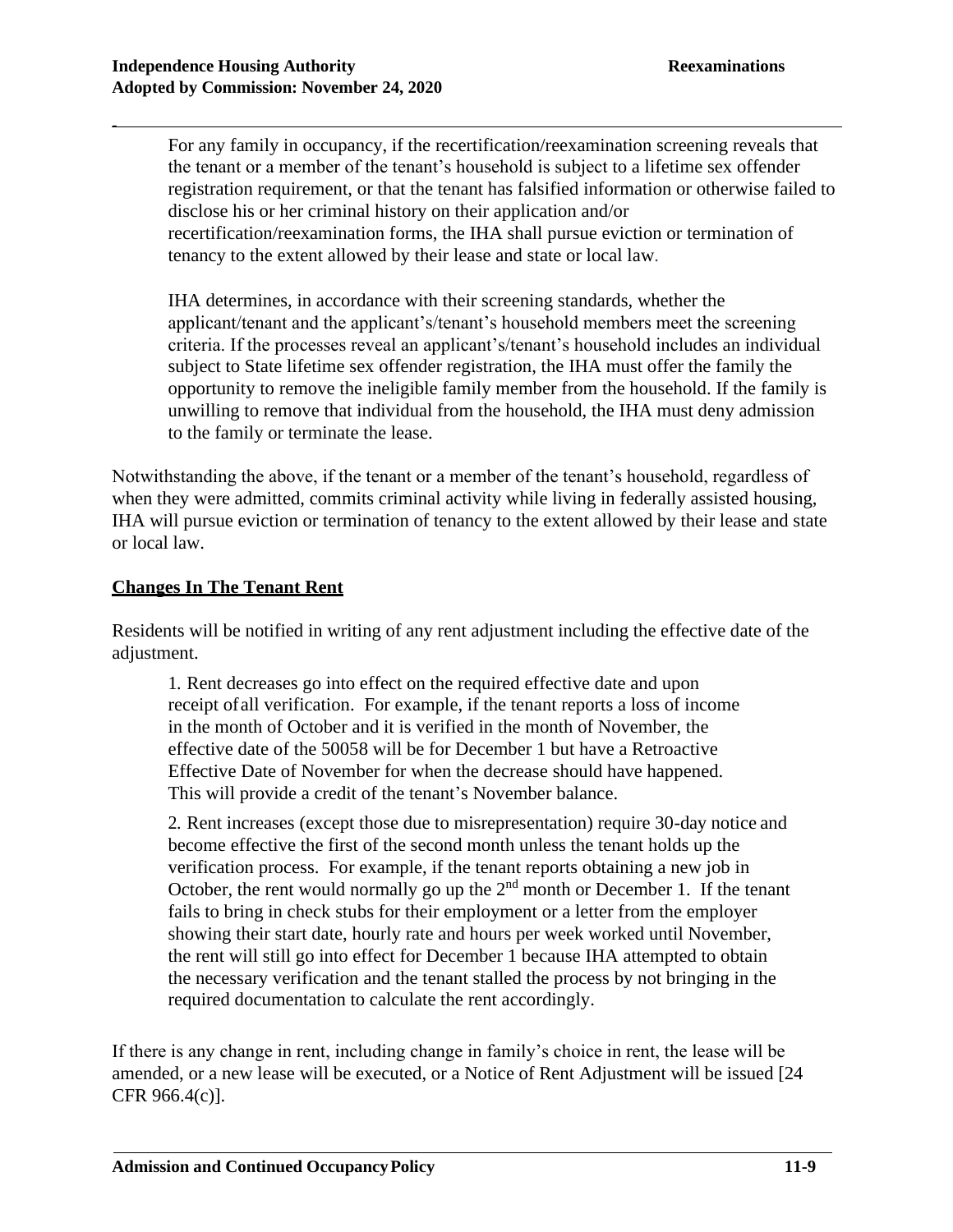## **Tenant Rent Increases**

-

If tenant rent changes, a thirty-day notice will be mailed to the family prior to the required effective date.

If less than thirty days are remaining before the required effective date, the tenant rent increase will be effective on the first of the second month following the thirty-day notice, unless the delay of the income verification was due to the tenant and then the 30-day notice would not apply.

If there has been a misrepresentation or a material omission by the family, or if the family causes a delay in the reexamination processing, there will be a retroactive increase in rent to the required effective date.

## **Tenant Rent Decreases**

Rent decreases go into effect the first of the month following receipt of all verification.

If the family causes a delay so that the processing of the reexamination is not complete by the required effective date, rent change will be effective on the first day of the month following completion of the reexamination processing by IHA.

# **C. NOTICE of CHANGES and REPORTING INTERIM CHANGES**

# **Rent Adjustments**

In order to qualify for rent reductions, residents must report income decreases promptly. Rent decreases go into effect the first of the month following the reporting date of the decreased. Once the receipt of verification has been completed, the effective date of the change will be the first day of the following month. For example, if the tenant reports the decrease on February  $27<sup>th</sup>$  but the decrease was not verified until March  $6<sup>th</sup>$ , the effective date of the change would be April 1, but retroactive back to March 1 due to the tenant reporting the change prior to the end of the month.

IHA will process interim changes in rent in accordance with the chart below: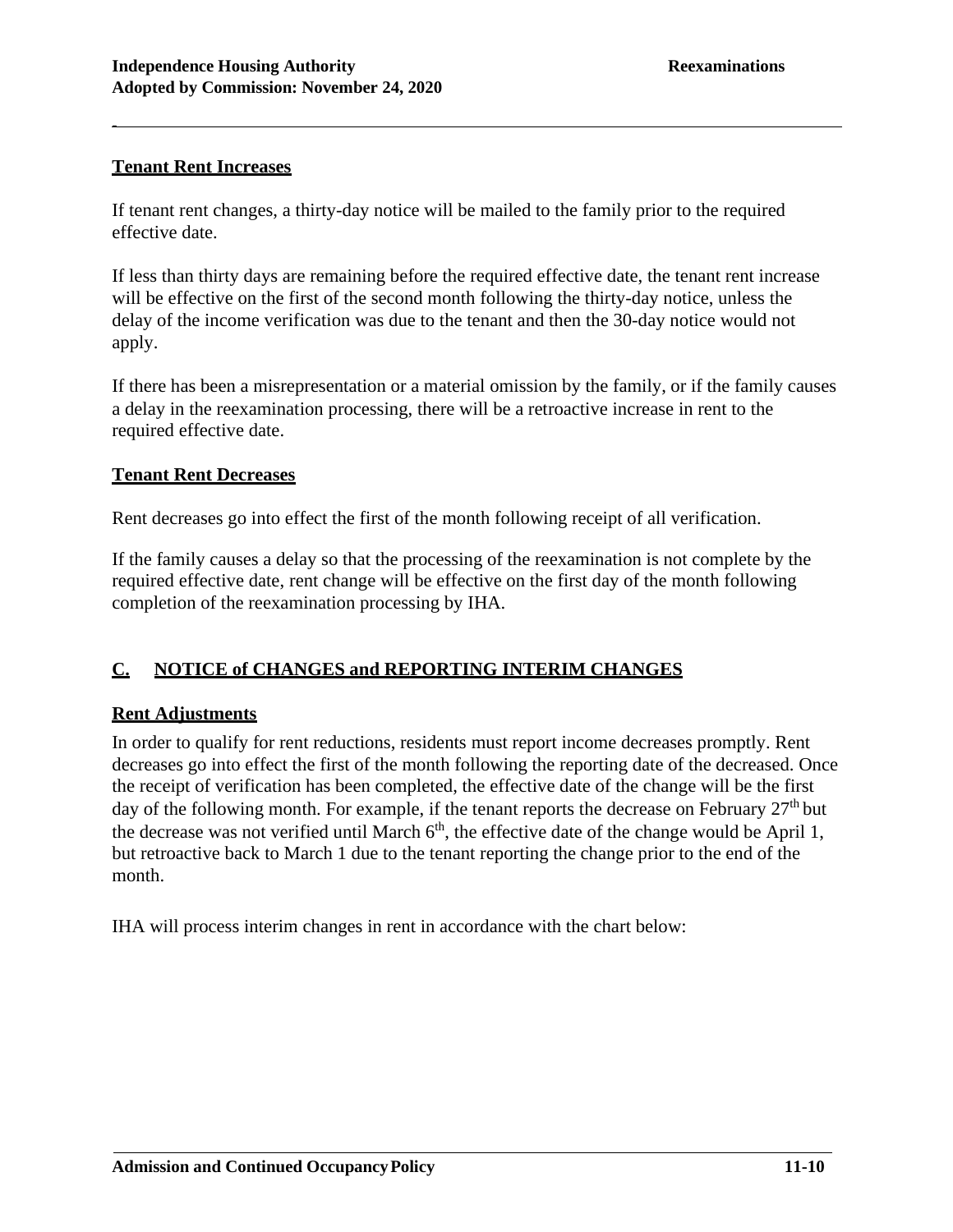| <b>INCOME CHANGE</b>                                                                                                                                                                                                                                                                                                                                      | <b>IHA ACTION</b>                                                                                                                                                                                              |
|-----------------------------------------------------------------------------------------------------------------------------------------------------------------------------------------------------------------------------------------------------------------------------------------------------------------------------------------------------------|----------------------------------------------------------------------------------------------------------------------------------------------------------------------------------------------------------------|
| (a) Decrease in income for any reason,<br>except for decrease that lasts less than 30<br>days. Increase in income following IHA<br>granting of interim rent decrease. Decreases<br>in income resulting from welfare fraud or<br>from TANF reductions for failure to<br>comply with self-sufficiency program rules<br>are not eligible for rent reduction. | • IHA will process an interim reduction in<br>rent if the income decrease will last more<br>than 30 days. IHA will process an interim<br>increase for income increases that follow<br>interim rent reductions. |
| (b) Increase in earned income from the<br>employment of a current household<br>member that was previously reported (Only<br>at Annual Reexaminations)                                                                                                                                                                                                     | • IHA will either defer the increase to the<br>next regular reexamination or, if the<br>individual is eligible for an earned income<br>disallowance, will apply the disallowance.                              |
|                                                                                                                                                                                                                                                                                                                                                           |                                                                                                                                                                                                                |
| (c) Increase in unearned income that was<br>previously reported (Only at Annual<br>Reexaminations)                                                                                                                                                                                                                                                        | • IHA will defer the increase to the next<br>regular Annual Reexamination.                                                                                                                                     |
| (d) Increase in income because a person<br>with income (from any source) joins the<br>household (change in family composition,<br>whether with income or not, would be done<br>on an Interim Reexamination)                                                                                                                                               | • IHA will process an interim increase in rent.                                                                                                                                                                |
| (e) New Incomes that were previously not<br>received or reported, or non-reported<br>income change<br>(Only<br>Annual<br>at<br>Reexaminations)                                                                                                                                                                                                            | IHA will defer the increase to the next<br>$\bullet$<br>regular Annual Reexamination                                                                                                                           |

Complete verification of the circumstances applicable to rent adjustments must be documented and approved by the Executive Director or his/her designee <sup>8</sup>.

IHA will process interim adjustments in rent as follows:

- (a) When a decrease in income is reported, and the Authority receives confirmation that the decrease will last less than 30 days, an interim adjustment will not be processed.
- (b) Residents reporting decreases in income that are expected to last more than 30 days will have an interim adjustment processed.

Residents granted a reduction in rent under these provisions would be required to report for special reexaminations at intervals determined by the IHA. Reporting is required until income increases or it is time for the next regularly scheduled reexamination, whichever occurs first.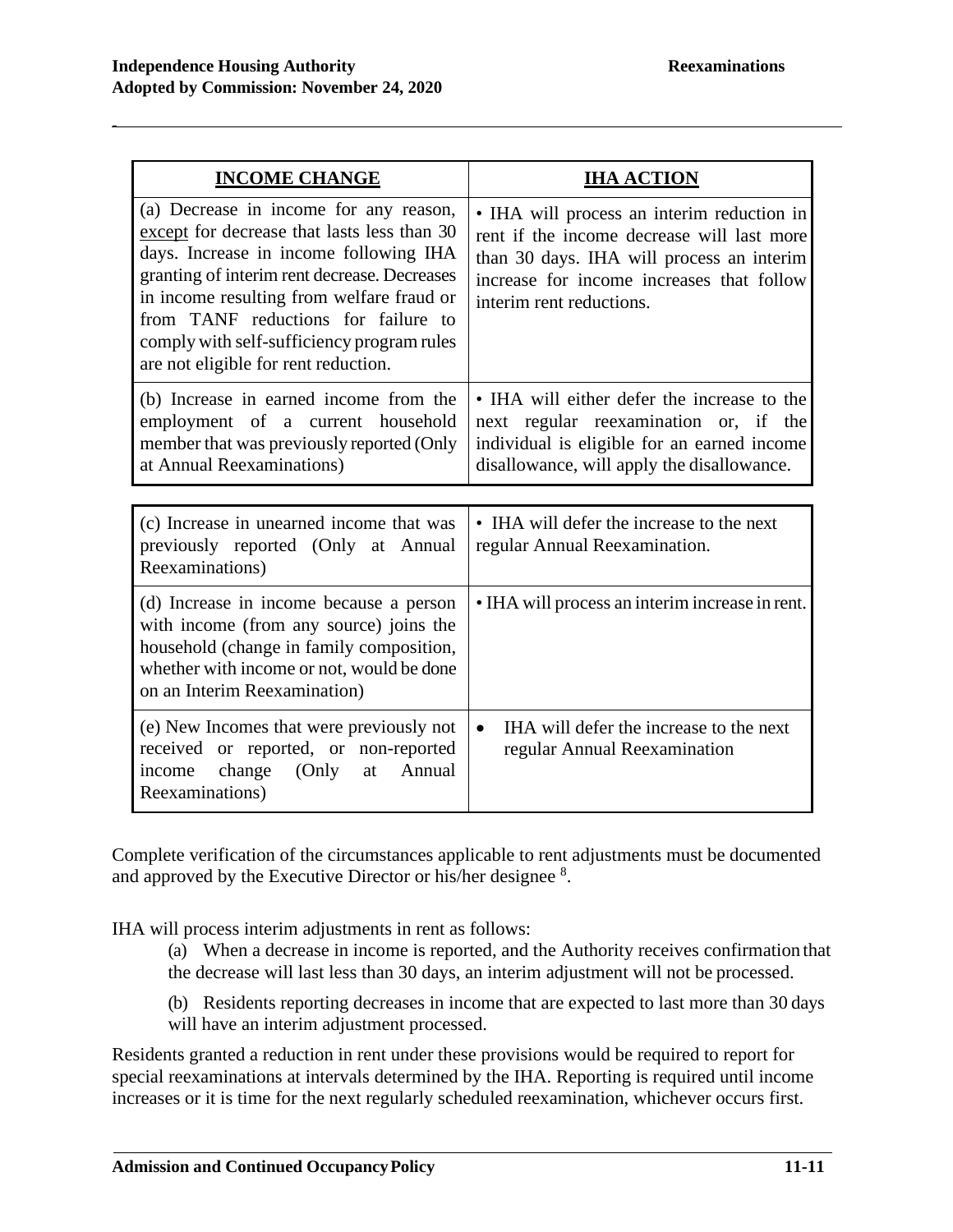Families must report all changes in household composition to IHA between annual reexaminations. This includes additions due to birth, adoption and court-awarded custody. The family must obtain IHA approval prior to all other additions to the household and a new lease would need to be executed.

When there is a change in head of household or a new adult family member is added, IHA will complete an application for continued occupancy and reverify, using the same procedures IHA staff would use for an annual reexamination, except for effective dates of changes. In such case, the Interim Reexamination Policy would be used as well as signing a new lease.

The U.S. citizenship/eligible immigrant status of additional family members must be declared and verified prior to the approval by the PHA of the family member being added to the lease.

## **Increases in Income to be Reported**

Families paying flat rent are required to report any increases in income or assets between the recertification periods, but the change in income will not increase the rent.

Families paying an income-based rent are required to report increases in income/assets of household members to IHA within 10 days of occurrence.

Families are required to report the following increases in income:

- Increases in income because a person with income joins the household;
- Increases in household income that come as a result of a new income source.
- Increases in household income that was not anticipated at the annual recertification period.

#### **Increases In Income and Rent Adjustments**

IHA will process rent adjustments for required income adjustment, which are reported between regularly scheduled recertifications.

Rent increases (except those due to misrepresentation or intentional tenant delay) require a 30-day notice.

# **Decreases in Income and Rent Adjustments**

Residents may report a decrease in income and other changes, such as an increase in allowances or deductions which would reduce the amount of the total tenant payment.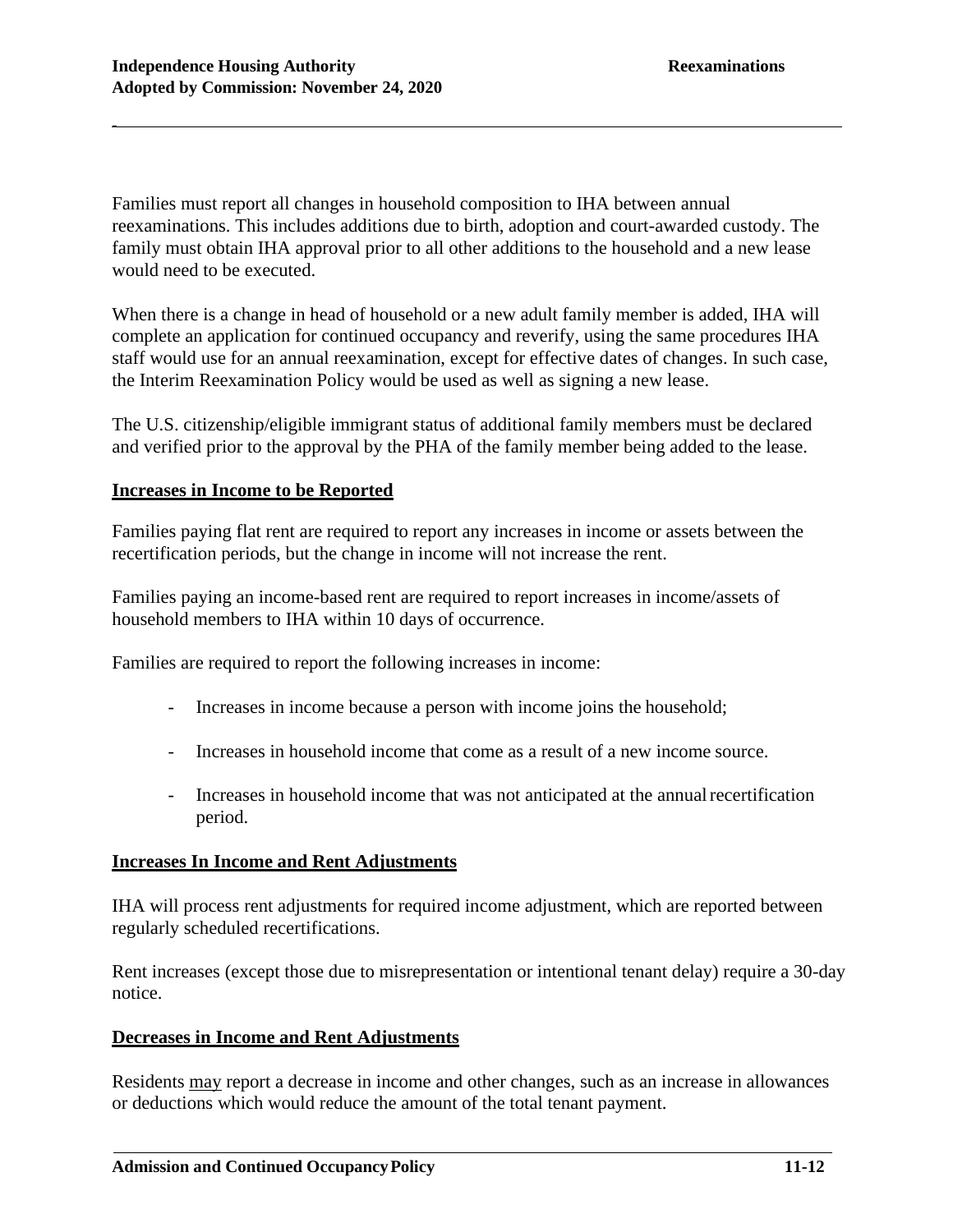Rent decreases go into effect the first of the month following receipt of all verification.

IHA will process the rent adjustment unless IHA confirms that the decrease in income will last less than 30 calendar days.

Any request or verification for a decrease in rent that is received prior to the last dayof the month will go into effect on the 1<sup>st</sup> of the next month, unless it cannot be verified that quickly. At that time, the effective date will be the 1<sup>st</sup> of the following month but with a retroactive date for the 1<sup>st</sup> of the next month after the reported change. Any decrease in income needs to be reported by the tenant within 24 hours of the decrease.

## **Special Reexaminations**

-

If a family's income is unstable and cannot be projected for twelve months, including families that temporarily have no income or a temporary decrease in income, the IHA may schedule a special reexamination every 30 days until the income stabilizes and an annual income can be determined.

## **D. OTHER INTERIM REPORTING ISSUES**

**Residents are required to report all changes in family composition or status** to IHA within ten (10) business days of the occurrence. Failure to report within the ten (10) business days may result in a retroactive rent increase, but not a retroactive credit or rent reduction. In order to qualify for rent reductions, residents must report and verify income decreases promptly.

An interim reexamination will be scheduled for families with zero or extremely low-income every 90 days. Unless the family has income that is excluded from rent computation, families who report zero income or extremely low income will have the income be re-verified through EIV every 90 days for income changes and are further required to complete a written no/low income certification every 90 days and undergo an interim recertification every 90 days, until they have a stable income. If any increases in income are indicated in any of the above information or other verification, then the family will be reviewed for an interim and the rent will be adjusted accordingly. Monetary or non-monetary contributions from persons not residing in the dwelling unit for any purpose other than the payment or reimbursement of medical expenses shall be considered income. Families that report zero or extremely low income will be required to provide information regarding their means of basic subsistence, such as food, utilities, transportation, etc.

IHA will process interim adjustments in rent as follows:

- *1. When a decrease in income is reported, and the Authority receives confirmation that the decrease will last less than 30 days, an interim adjustment will not be processed.*
- *2. Residents reporting decreases in income that are expected to last more than 30 days will have an interim adjustment processed.*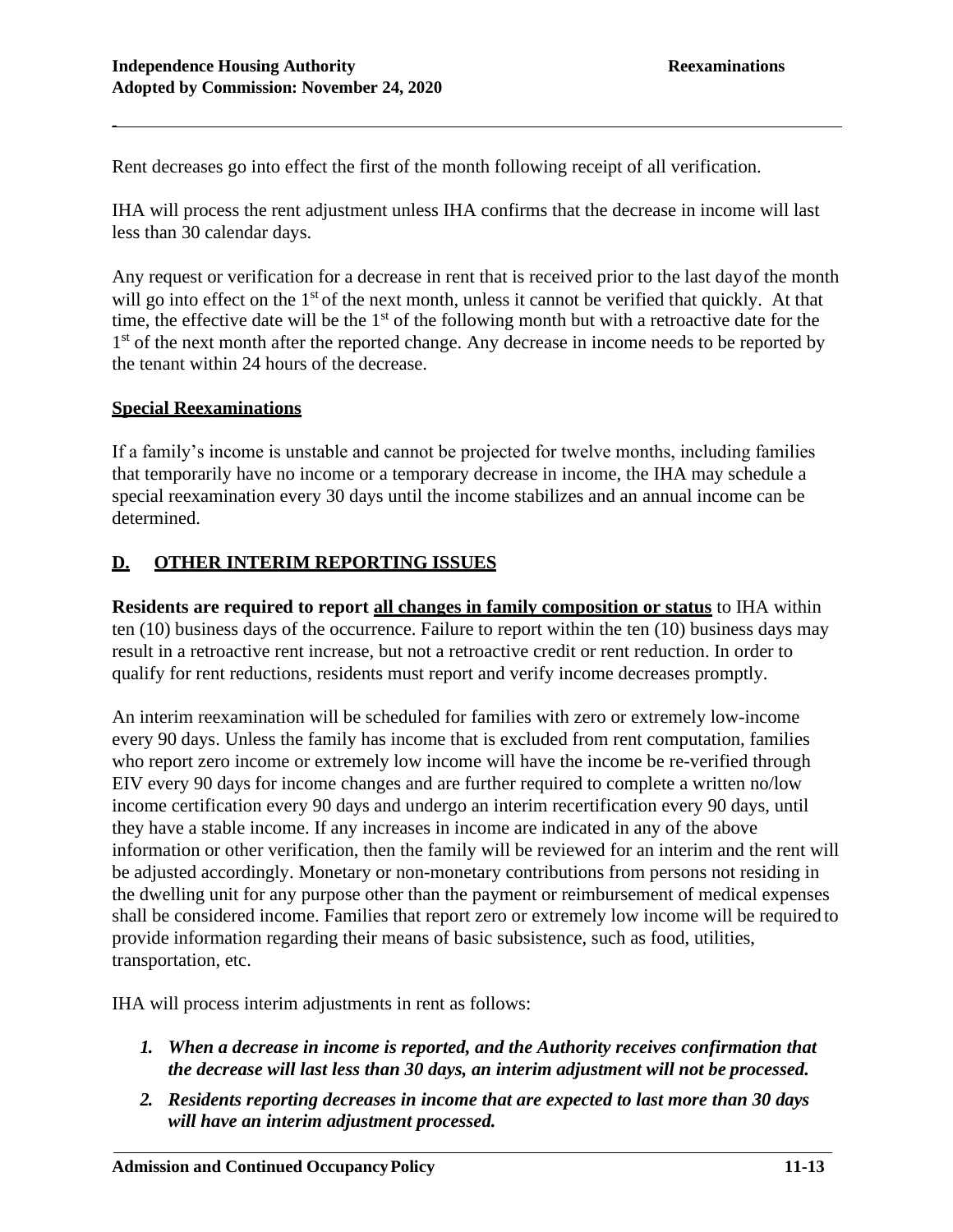# **PHA Errors**

-

*If IHA makes a calculation error at admission to the program or at an annual reexamination, an interim reexamination will be conducted to correct the error, but the family will not be charged retroactively.*

## **E. REPORTING OF CHANGES IN FAMILY COMPOSITION**

The members of the family residing in the unit must be approved by IHA. The family must inform IHA and request approval of additional family members other than additions due to birth, adoption, marriage, court-awarded custody before the new member occupies the unit.

All changes in family composition must be reported within ten (10) business days of the occurrence in writing.

If an adult family member is declared permanently absent by the head of household, the notice must contain a certification by the head of household that the member (who may be the head of household) removed is permanently absent.

### **Deceased Tenant Actions (PIH 2012-4)**

**Corrective Actions Required by PHAs.** When the Deceased Tenants Report identifies an individual as being deceased, IHA is required to take the following actions:

a. Immediately contact the head of household (HOH) or emergency contact person (if the HOH is deceased and there is no other adult household member) to confirm the death of the listed household member. A letter should be sent to the HOH, followed by a telephone call.

b. IHA shall conduct a home visit to determine if anyone is residing in the unit. Ifthere are unauthorized persons in the unit of a deceased single member household IHA must pursue judicial intervention to have them lawfully removed from the unit. IHA will follow the more stringent of Federal, State and/or Local Tenant and Landlord laws to regain possession of the unit.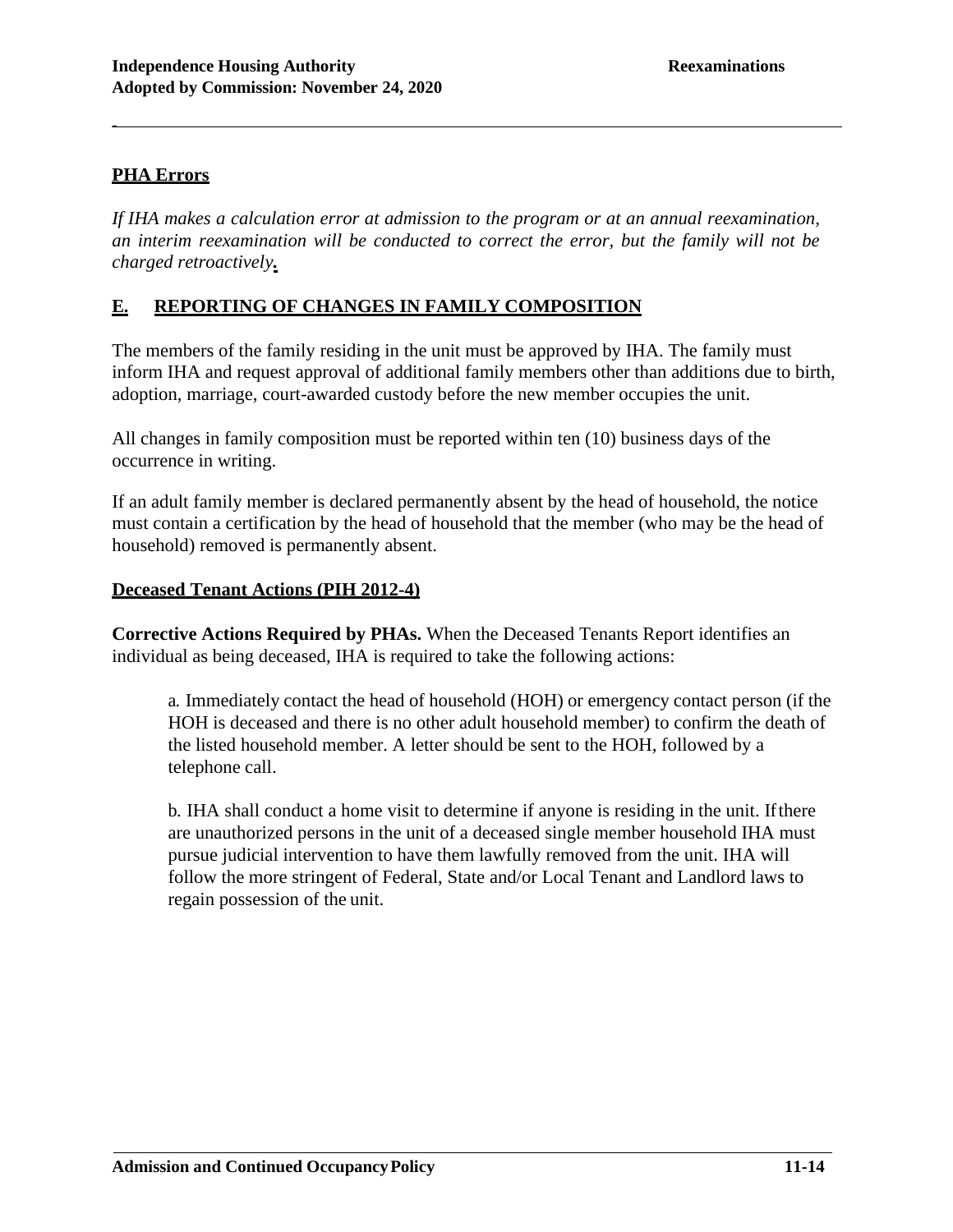c. **When the remaining household member is a live-in aide.** When the HOH dies and the only remaining household member is the live- in aide, the live- in aide is not entitled or eligible for any rental assistance or continued occupancy in a subsidized unit. By definition, the live-in aide would not be living in the subsidized unit except to provide the necessary supportive services on behalf of the elderly or disabled HOH. The IHA may not designate the live-in aide as the new HOH or change the relation code (line item 3h on the form HUD-50058) of the live- in aide to make him or her an eligible household member (eligible for assistance). The IHA must notify the live- in aide s/he is required to vacate the unit at the end of month. If the live- in aide does not vacate the unit, the IHA must follow the more stringent of Federal, State and/or Local Tenant and Landlord laws to regain possession of the unit.

## **What to do if the HOH is deceased and the remaining household members are minors.**

IHA shall follow the established policy for dealing with situations when the HOH dies during tenancy and the remaining household members are minors. IHA's policy includes (but is not limited to) allowing a temporary adult guardian to reside in the unit until a court-appointed guardian is established. In accordance with its screening policies, the IHA may add the new guardian as the new HOH should the legal appointment be of a duration of greater than 6months. IHA will work with the local Department of Social Services to ensure that the best interests of the children are addressed.

## **What to do if an identified household member is reported to be deceased and is actually**

**alive.** There are a very few instances when an error has been made in the SSA's Death Match File (DMF), where an individual is reported as deceased, but actually living. In the event that a household member is misidentified as deceased on the Deceased Tenants Report, IHA will

immediately notify the individual in writing and advise the individual to contact SSA so that SSA may correct its records. The individual may contact SSA at (800) 772-1213, or visit his/her local SSA office for assistance.

The IHA will provide the individual with his/her section of the EIV Income Report, which shows the death information. IHA is authorized to provide EIV information only to the individual the information pertains to. The IHA will provide the minor's information to the minor's adult parent or guardian.

IHA will make a note in the tenant file that the individual has been identified as deceased; however, the IHA has confirmed that the individual is actually alive. Only SSA can correct erroneous death information.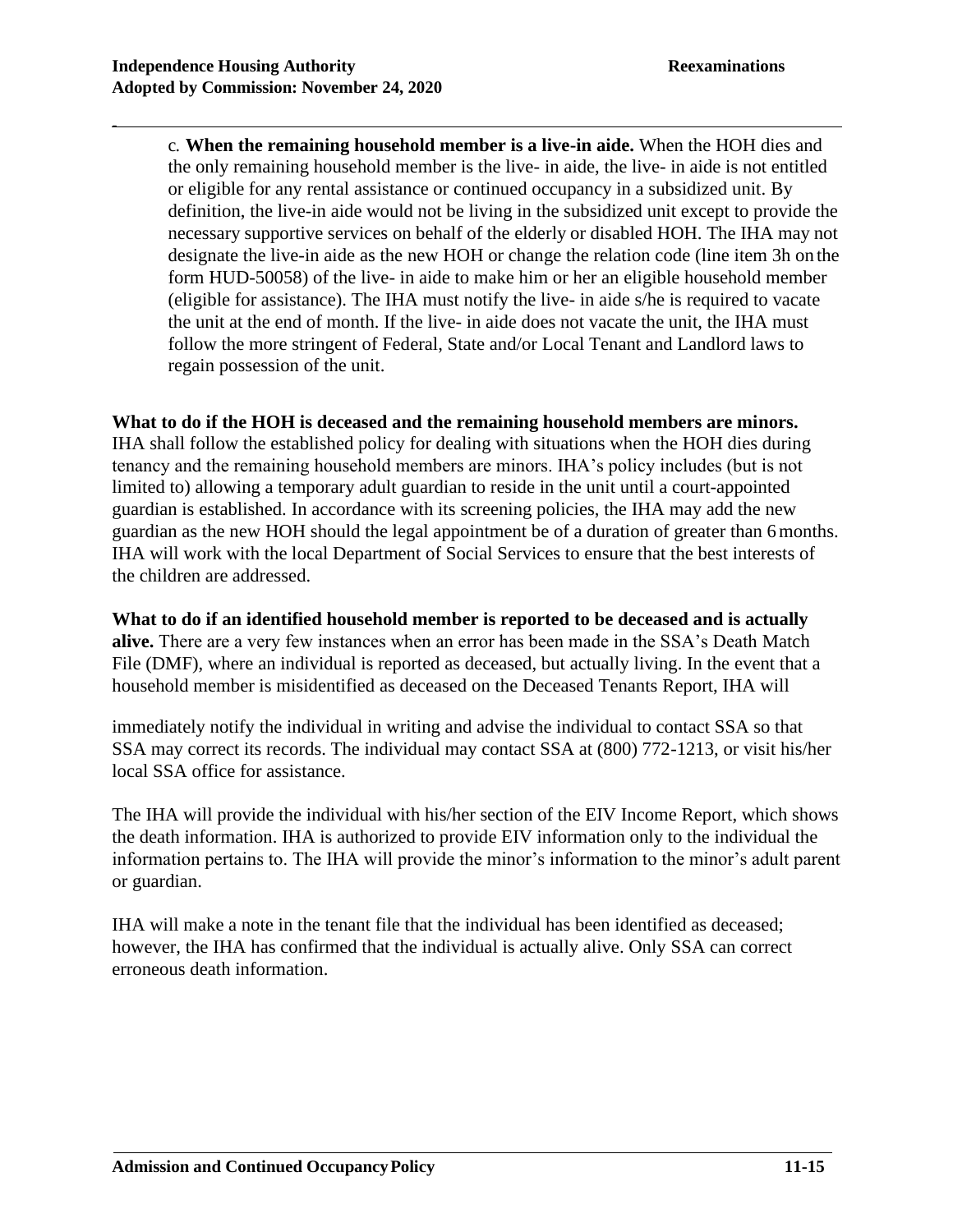For deceased single member households (where there are no unauthorized unit occupants), IHA may list the date of death as the last day of the month, in which the death occurred. IHA is required to then classify the unit as vacant in PIC. The IHA may use a later date based on the date that all personal belongings were removed from the unit by the family until possession by the family has been given under the required State of Missouri time frames. The IHA may coordinate the removal of personal belongings within a reasonable time frame (not to exceed 30 days). In situations where the IHA seeks judicial intervention to regain possession of the public housing unit, the IHA must list eviction date (the day in which the IHA has regained possession of the unit) as the effective date of action.

#### **Increase in Family Size**

-

IHA will consider a unit transfer (if needed under the Occupancy Guidelines) for additions to the family in the following cases:

- o Addition by marriage/or marital-type relation.
- o Addition of a minor who is a member of the nuclear family who had been living elsewhere.
- o Addition of a PHA-approved live-in attendant.
- o Addition due to birth, adoption or court-awarded custody.

#### **Definition of Temporarily/Permanently Absent**

IHA must compute all applicable income of every family member who is on the lease, including those who are temporarily absent.

Income of persons permanently absent will not be counted. If the spouse is temporarily absent and, in the military, all military pay and allowances (except hazardous duty pay when exposed to hostile fire and any other exceptions to military pay HUD may define) is counted as income.

It is the responsibility of the head of household to report changes in family composition. IHA will evaluate absences from the unit in accordance with this policy.

#### **Absence of Entire Family**

These policy guidelines address situations when the family is absent from the unit, but has not moved out of the unit. In cases where the family has moved out of the unit, IHA will terminate tenancy in accordance with the appropriate lease termination procedures contained in this Policy.

Families are required to notify IHA before they move out of a unit in accordance with the lease and to give IHA information about any family absence from the unit.

Families must notify IHA if they are going to be absent from the unit for more than fourteen (14) consecutive days. A person with a disability may request an extension of time as a reasonable accommodation.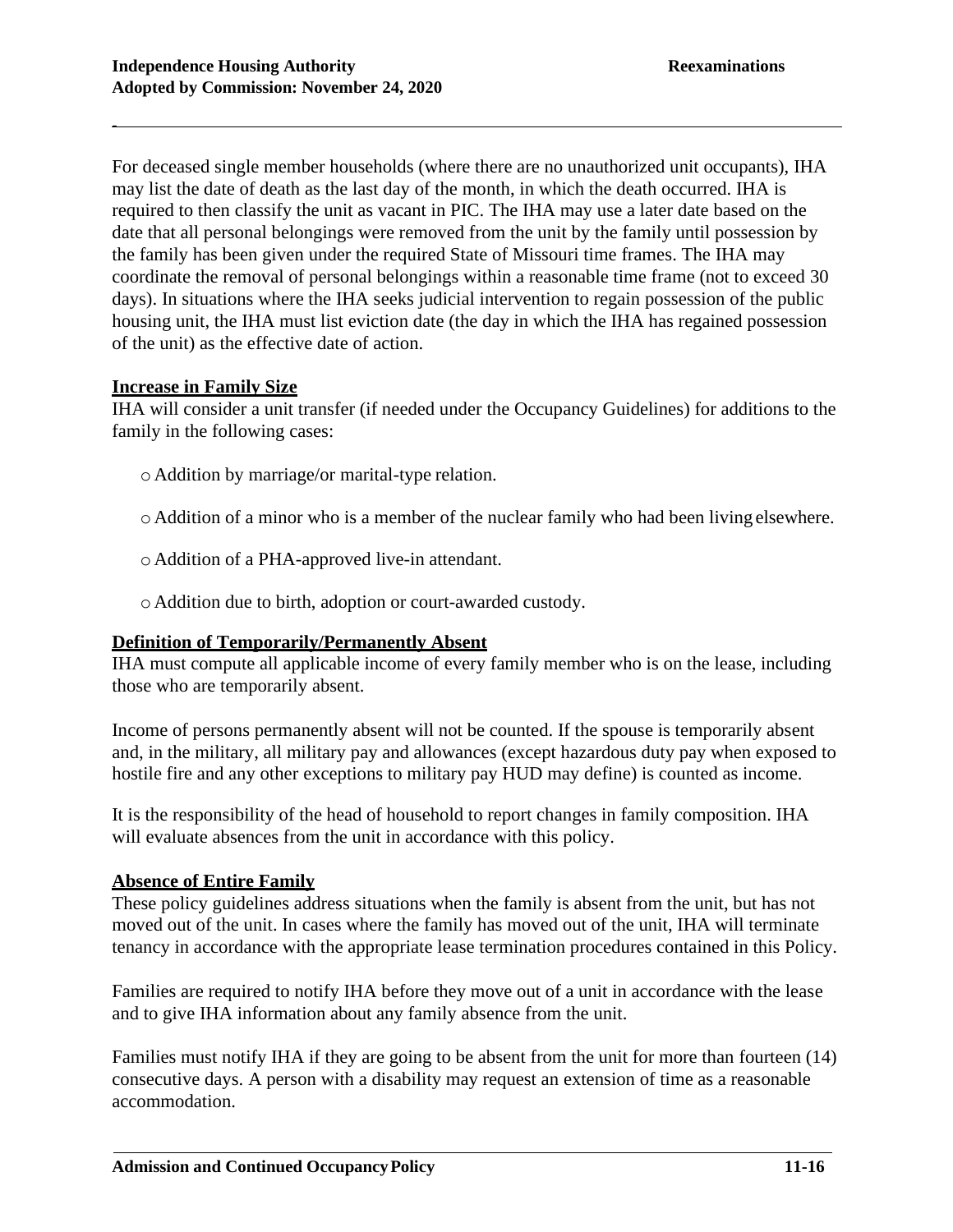"Absence" means that no family member is residing in the unit.

# **Absence of Any Member**

-

Any member of the household will be considered permanently absent if s/he is away from the unit for 30 consecutive days in a 12-month period except as otherwise provided in this Chapter.

## **Absence due to Medical Reasons**

If any family member leaves the household to enter a facility such as hospital, nursing home, or rehabilitation center, IHA will seek advice from a reliable qualified source as to the likelihood and timing of their return. If the verification indicates that the family member will be permanently confined to a nursing home, the family member will be considered permanently absent and removed from the lease. If the verification indicates that the family member will return in less than 180 consecutive days, the family member will not be considered permanently absent, as long as rent and other charges remains current.

Temporary caretaker request must be provided by the resident and verified by a medical provider. The status must be updated every thirty (30) days. The IHA will review the request and verified reasons for the caretaker during an extended medical hardship. Approval of the caretaker to occupy the unit for a period beyond 2 weeks will require prior approval by the Property Manager.

## **Absence due to Incarceration**

If the sole member is incarcerated for more than 30 consecutive days, s/he will be considered permanently absent. Any member of the household, other than the sole member, will be considered permanently absent if s/he is incarcerated for 30 consecutive days. The rent and other charges must remain current during this period.

IHA will determine if the reason for incarceration is for drug-related or criminal activity that would threaten the health, safety and right to peaceful enjoyment of the dwelling unit by other

residents. If the offense is drug related or criminal activity that violates the lease and policy, the lease will be terminated.

## **Foster Care and Absences of Children**

If the family includes a child or children temporarily absent from the home due to placement in foster care, IHA will determine from the appropriate agency when the child/children will be returned to the home.

If the time period is to be greater than 180 days from the date of removal of the child(ren), the family will be required to move to a smaller size unit. If all children are removed from the home permanently, the unit size will be reduced in accordance with the PHA's occupancy guidelines.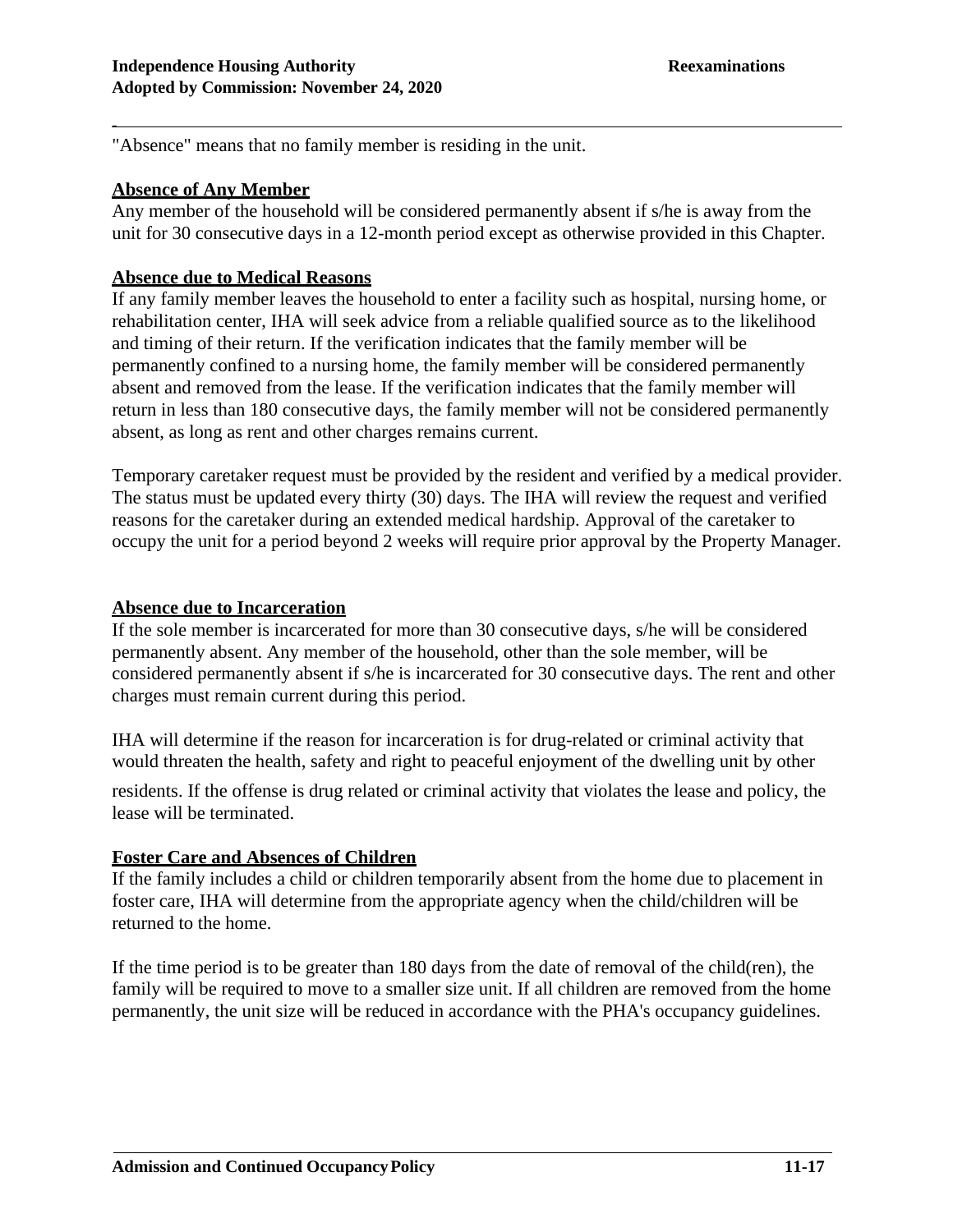## **Absence of Adult**

-

If neither parent remains in the household and the IHA and appropriate agency has determined that another adult is to be brought into the assisted unit to care for the children for an indefinite period, IHA will treat that adult as a visitor for the first 30 calendar days. The Executive Director has the right to extend the waiting period for Legal Guardianship of the visiting adult left in the household to ensure that support of the children is given. This timeline cannot exceed an additional 180 days.

If by the end of that period, court-awarded custodyor legal guardianship has been awarded to the guardian, and the guardian qualifies under Tenant Suitability criteria, the lease will be transferred to the guardian.

If the court has not awarded custody or legal guardianship, but the action is in process, IHA will secure verification from social services staff or the attorney as to the status.

The guardian will be allowed to remain in the unit, as a visitor, until a determination of custody is made.

IHA will transfer the lease to the guardian, in the absence of a court order, if the guardian qualifies under the Tenant Suitability criteria and has been in the unit for more than 30 days and it is reasonable to expect that custody will be granted.

When the IHA approves a person to reside in the unit as guardian for the child(ren), the income of the guardian should not be counted pending a final disposition. IHA will work with the appropriate service agencies to provide a smooth transition in these cases.

If an adult child goes into the military and vacates the unit, they will be considered permanently absent.

Full time students who attend school away from the home will be treated in the following manner:

A student (other than head of household or spouse) who attends school away from home but lives with the family during school recesses is considered temporarily absent and the income is included for rent purposes. If the person will not return to the unit, that member is permanently absent and the income of that member will not be included in total household income, the member will not be included on the lease, and the member will not be included for determination of unit size.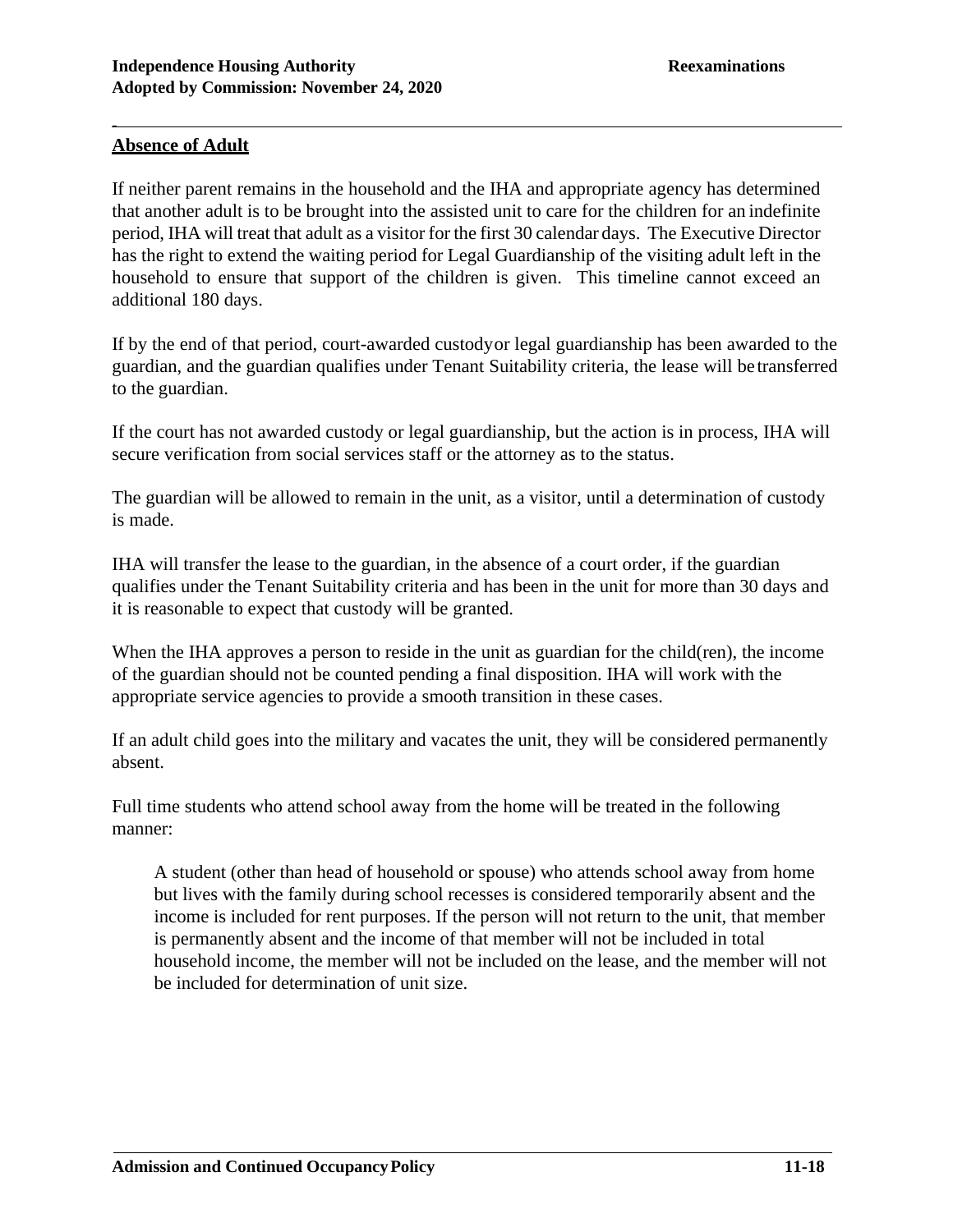## **Visitors (See Chapter on Leasing)**

-

A visitor/*guest* is defined as a person temporarily staying in the unit with the consent of a tenant or other member of the household who has express or implied authority to so consent on behalf of the tenant.

The lease must provide the tenant has the right to exclusive use and occupancy of the leased unit by the members of the household authorized to reside in the unit in accordance with the lease, including reasonable accommodation of their guests [24 CFR 966.4(d)]. The head of household is responsible for the conduct of visitors and guests, inside the unit as well as anywhere on or near PHA premises [24 CFR 966.4(f)].

A resident family must notify the IHA in writing when overnight guests will be staying in the unit for more than 3 days.

A guest can remain in the unit no longer than 14 consecutive days or a total of 14 cumulative calendar days during any 12-month period.

Residents are responsible for the actions and conduct of their guests in accordance with the lease.

A family may request an exception to this policy for valid reasons (e.g., care of a relative recovering from a medical procedure expected to last 30 consecutive days). An exception will not be made unless the family can identify and provide documentation of the residence to which the guest will return.

Former residents who have been evicted are not permitted as overnight guests.

Guests who represent the unit address as their residence address for receipt of benefits or other purposes will be considered unauthorized occupants. In addition, guests who remain in the unit beyond the allowable time limit will be considered unauthorized occupants, and their presence constitutes violation of the lease.

Absence of evidence of any other address will be considered verification that the visitor is an unauthorized household member.

Statements from neighbors and/or IHA staff will be considered in making the determination.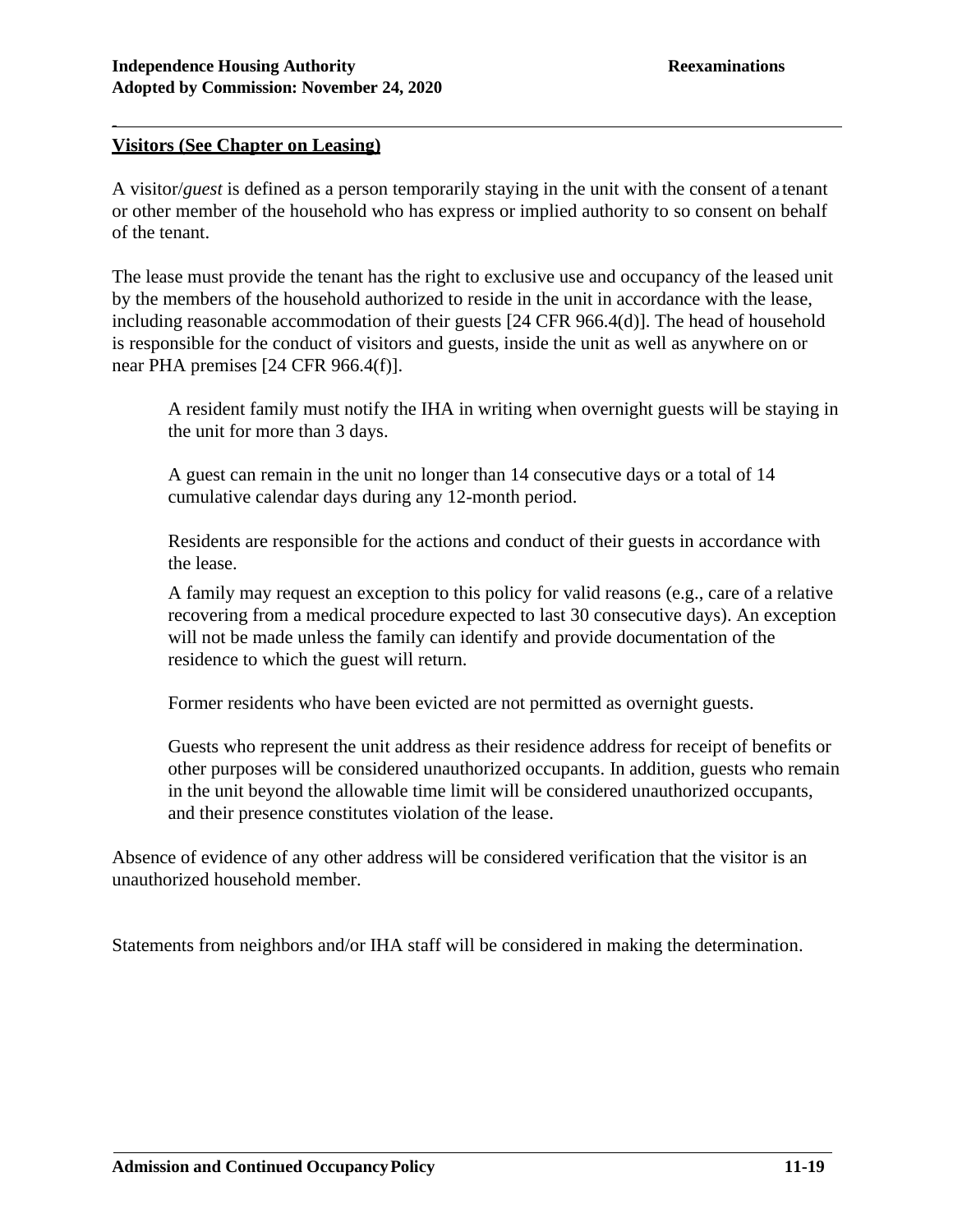IHA will consider:

-

- Statements from neighbors and/or IHA staff
- Vehicle license plate verification
- Post Office records
- Drivers license verification
- Law enforcement reports
- Credit reports
- Other reliable documentation

Use of the unit address as the visitor's current residence for any purpose that is not explicitly temporary shall be construed as permanent residence.

The burden of proof that the individual is a visitor rests on the family. In the absence of such proof, the individual will be considered an unauthorized member of the family and IHA will terminate the family's lease since prior approval was not requested for the addition.

Minors and college students who were part of the family but who now live away from home during the school year and are not considered members of the household may visit for up to sixty (60) days per year without being considered a member of the household.

In a joint custody arrangement, if the minor is in the household less than 183 days per year, the minor will be considered to be an eligible visitor and not a family member. **The family will not receive a \$480 dependent deduction for this minor.**

If both parents reside in Assisted Housing, only one parent would be able to claim the child for deductions and for determination for the occupancy standards.

## **F. REMAINING MEMBER OF TENANT FAMILY - RETENTION OF UNIT**

To be considered the remaining member of the tenant family, the person must have been previously approved by IHA to be living in the unit. In order for a minor child to continue to receive assistance as a remaining family member:

> The court has to have awarded emancipated minor status to the minor or is legally married; or